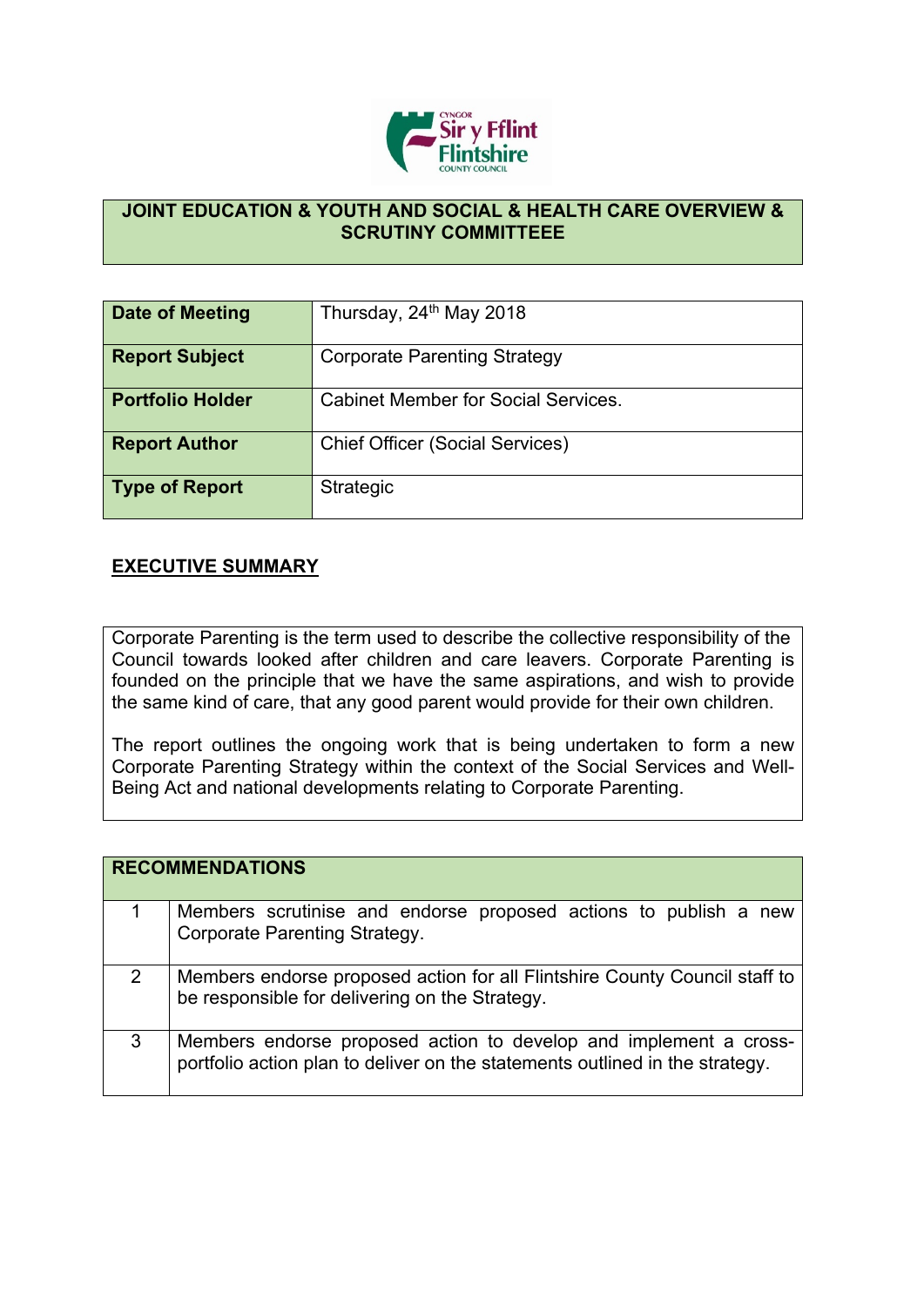## **REPORT DETAILS**

| 1.00 | <b>BACKGROUND</b>                                                                                                                                                                                                                                                                                                                                                                                                                                                                                                                                                                                                                                                                                                                                                                                                                                                            |
|------|------------------------------------------------------------------------------------------------------------------------------------------------------------------------------------------------------------------------------------------------------------------------------------------------------------------------------------------------------------------------------------------------------------------------------------------------------------------------------------------------------------------------------------------------------------------------------------------------------------------------------------------------------------------------------------------------------------------------------------------------------------------------------------------------------------------------------------------------------------------------------|
| 1.01 | Children in the care of a local authority are often referred to as Looked<br>After Children. They are one of the most vulnerable groups in society. No<br>child or young person is the same, they enter the care system for a variety<br>of reasons and at different points in their lives. These can range from<br>family breakdown, abuse or neglect, to voluntary arrangements to support<br>children and young people's welfare whilst work is undertaken to rebuild<br>relationships or parenting capacity.                                                                                                                                                                                                                                                                                                                                                             |
| 1.02 | As a Corporate Parent, our role is to offer 'authoritative parenting', which<br>recognises that children and young people want to be listened to, to be<br>loved, to be supported, to be helped, to be respected, to be safe and to be<br>given boundaries.                                                                                                                                                                                                                                                                                                                                                                                                                                                                                                                                                                                                                  |
| 1.03 | Throughout the year the number of looked after children fluctuates with<br>children entering, and leaving, the 'looked after' system. We currently have<br>225 looked after children in Flintshire.                                                                                                                                                                                                                                                                                                                                                                                                                                                                                                                                                                                                                                                                          |
| 1.04 | On 5 October 2017, Scrutiny Committee endorsed the development of<br>refreshed Corporate Parenting Strategy which sets out Flintshire's<br>commitment to looked after children and care leavers.                                                                                                                                                                                                                                                                                                                                                                                                                                                                                                                                                                                                                                                                             |
| 1.05 | As part of the work programme for the National Fostering Framework<br>(NFF), it was agreed that best practice in corporate parenting across<br>Councils and other public services would be reviewed in 2016/17, with a<br>view to improving outcomes for children and increase the resilience of<br>foster carer placements. Voices from Care and AFA Cymru were<br>commissioned to co-design and host 3 regional events on Corporate<br>Parenting. In addition two young people's residential events were held for<br>young people looked after and care leavers. This work fed into a National<br>Corporate Parenting Event held in March 2017. The event brought project<br>findings together and provided an opportunity to hear from innovative<br>projects across Wales. The national event was chaired by the Service<br>Manager, Children and Workforce, Flintshire. |

| 2.00 | <b>CORPORATE</b><br>PROGRESS IN DEVELOPING<br><b>FLINTSHIRE'S</b><br><b>PARENTING STRATEGY</b>                                                                                                                                                                                                                                                                                                                                                    |
|------|---------------------------------------------------------------------------------------------------------------------------------------------------------------------------------------------------------------------------------------------------------------------------------------------------------------------------------------------------------------------------------------------------------------------------------------------------|
| 2.01 | The need to develop effective and meaningful approaches to Corporate<br>Parenting has been recognised at a national level. This is welcomed as it<br>provides an opportunity to ensure that we can learn from, and shape good<br>practice. In developing our local approach to Corporate Parenting we have<br>been mindful of national developments to ensure that we are consistent<br>and ambitious in our undertaking for Flintshire children. |
| 2.02 | Locally, we have taken the findings and themes arising from national<br>events focussing on Corporate Parenting and brought these together with<br>the information already given to us by looked after children, and care                                                                                                                                                                                                                         |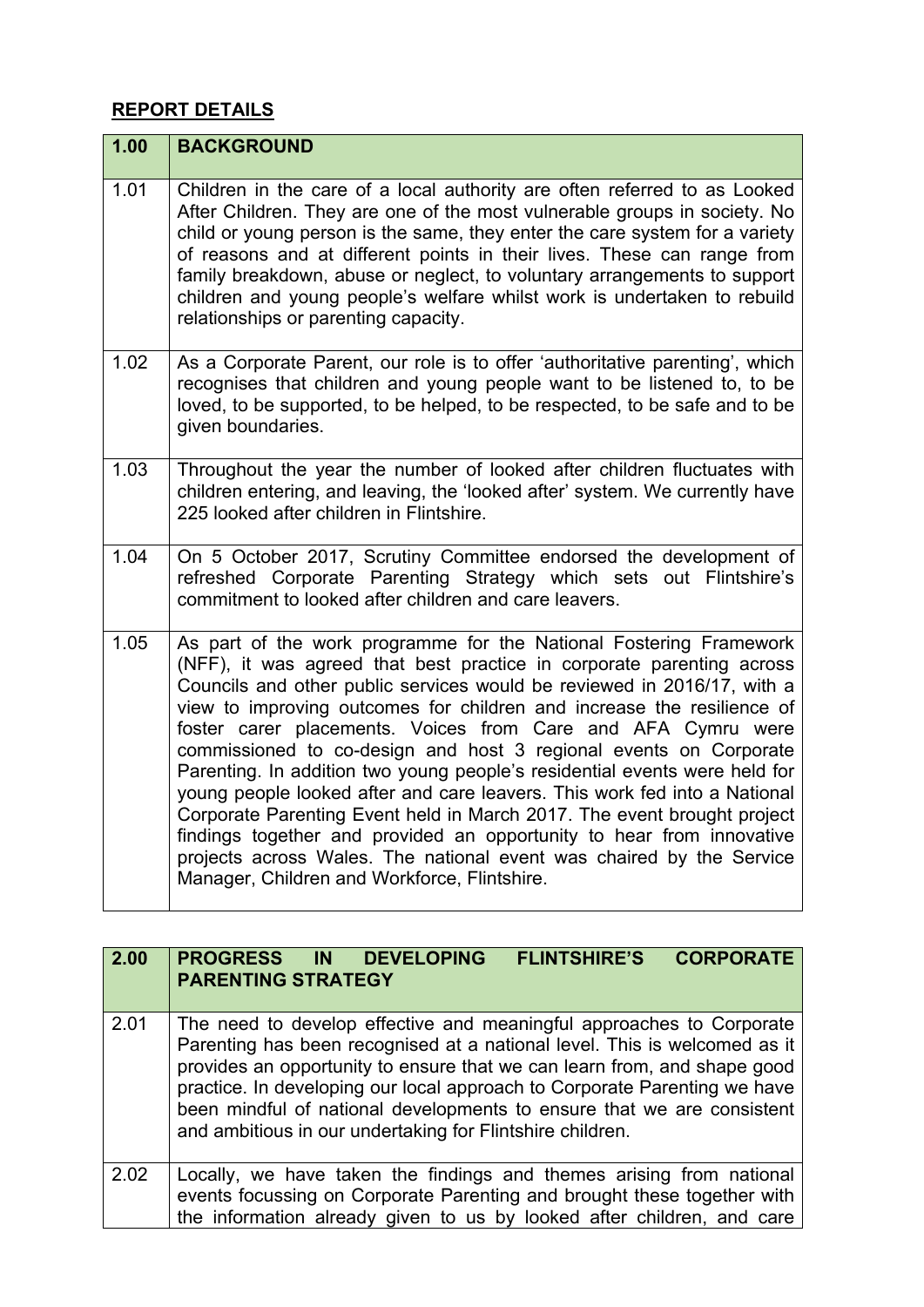|      | leavers, through our Participation Group and Children's Services Forum.<br>The information helped shape a set of statements which we have used to<br>in open discussions with looked after children and care leavers in<br>Flintshire. These statements helped us to explore what is important to<br>them and what they would like to see in a Corporate Parenting Strategy.                                                                                                                                                                                                                                                                                                                                                                                                                                                                                                                                                                                                           |
|------|----------------------------------------------------------------------------------------------------------------------------------------------------------------------------------------------------------------------------------------------------------------------------------------------------------------------------------------------------------------------------------------------------------------------------------------------------------------------------------------------------------------------------------------------------------------------------------------------------------------------------------------------------------------------------------------------------------------------------------------------------------------------------------------------------------------------------------------------------------------------------------------------------------------------------------------------------------------------------------------|
| 2.03 | We have produced a brief and informative Corporate Parenting Strategy<br>that centres on what is important to children and young people in our care.<br>An Action Plan is now being created to set out in further detail how<br>Flintshire will deliver our Corporate commitments across a number of<br>portfolios.                                                                                                                                                                                                                                                                                                                                                                                                                                                                                                                                                                                                                                                                    |
| 2.04 | Drawing on the national, and local work, the Strategy sets out Flintshire's<br>Corporate commitments under the following themes<br>(these are the statements referred to above):                                                                                                                                                                                                                                                                                                                                                                                                                                                                                                                                                                                                                                                                                                                                                                                                       |
| 2.05 | <b>Home</b><br>To provide looked after children with good quality, stable placements<br>where they feel save, value and cared for by excellent carers. Flintshire<br>will:<br>Work to ensure that looked after children are able to sustain the<br>$\bullet$<br>family and personal relationships most important to them, where<br>appropriate.<br>Give children the opportunity to become involved and become a<br>$\bullet$<br>part of the local community.<br>As part of commitment to ensure that children and young people have<br>stable, loving places to live we will set out in our action plan how we will<br>support young people aged 14-18. This age group can often present with<br>very challenging circumstances and can result in a number of different<br>placements in short succession. We also set out how we will enhance our<br>accommodation offer to care leavers.                                                                                            |
| 2.06 | <b>Education and learning</b><br>Looked after children will have the best possible educational outcomes<br>and have opportunities to fulfil their potential.<br>Ensuring the stability of the educational setting is paramount for<br>looked after children, a new school environment can be intimidating.<br>Flintshire will work to strengthen understanding between social<br>$\bullet$<br>services staff and educational settings to best support looked after<br>children in their educational placements.<br>Looked after children have the right to aspire to receive further<br>$\bullet$<br>education and training just as any other child. Financial support and<br>information will be available to support children to achieve these<br>goals.<br>Ensuring that 100% attendance to education is encouraged and<br>supported at all times, by both staff and carers.<br>Ensuring that you people have the skills needed for independent<br>living as they move to adulthood |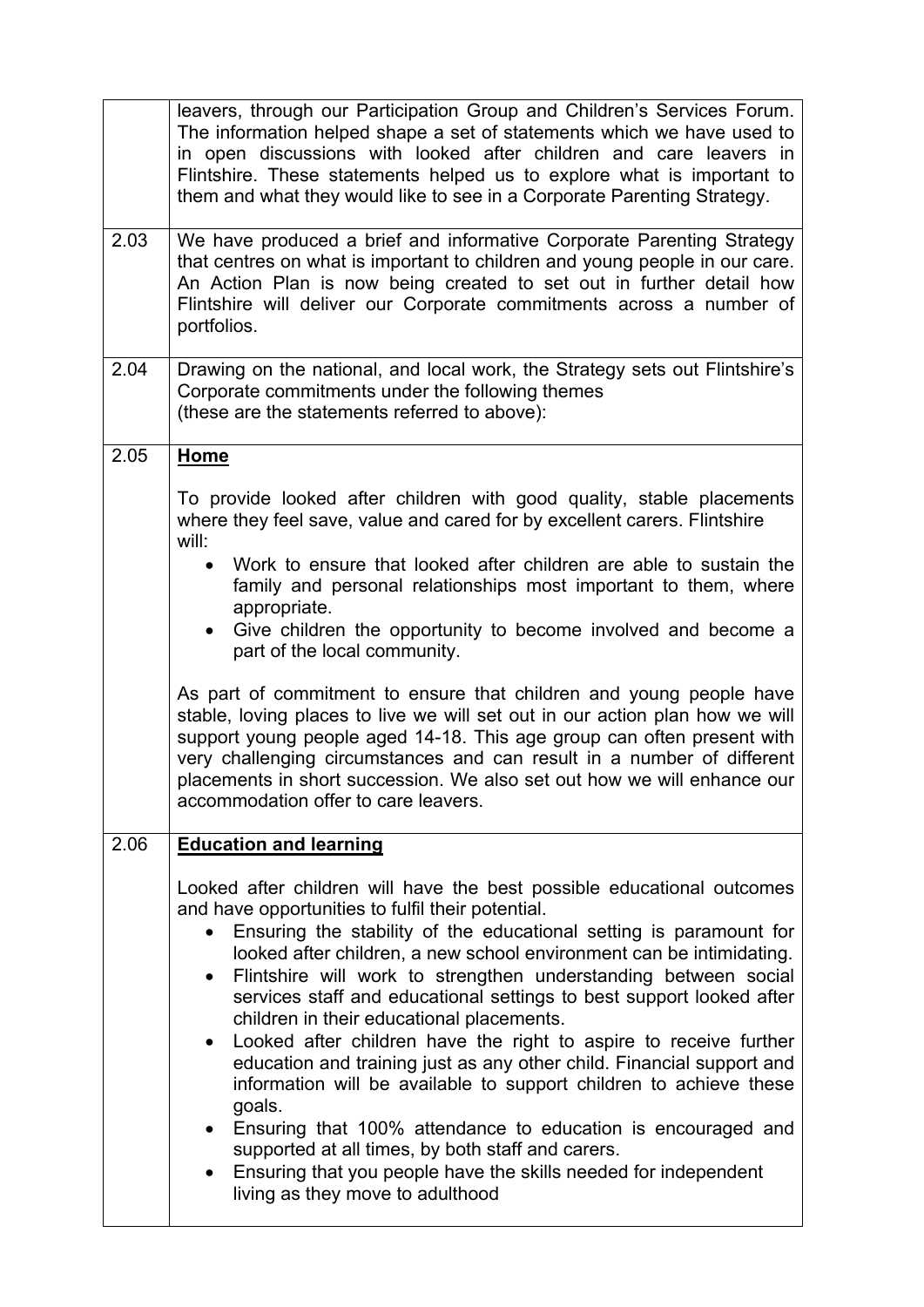| 2.07 | <b>Health and well-being</b>                                                                                                                                                                                                                                                                                                                                                               |
|------|--------------------------------------------------------------------------------------------------------------------------------------------------------------------------------------------------------------------------------------------------------------------------------------------------------------------------------------------------------------------------------------------|
|      | To improve the health outcomes of looked after children in Flintshire and to<br>provide them with appropriate health care and advice. This includes:<br>Taking care of children's physical, mental health and emotional<br>well-being<br>$\bullet$<br>Ensuring all looked after children have a clear and central voice in<br>$\bullet$<br>how their health needs are met.                 |
|      | We know that looked after children share many of the same health<br>risks and problems as their peers, but they frequently enter care<br>with poorer health due to the impact of poverty, abuse and neglect.<br>National research also suggests that looked after children are more<br>likely to have mental health problems. As part of the underpinning<br>action plan we will work with |
|      | CAMHS to set out their plans and commitments to supporting<br>looked after children and care leavers.                                                                                                                                                                                                                                                                                      |
| 2.08 | Leisure                                                                                                                                                                                                                                                                                                                                                                                    |
|      | Supporting and encouraging looked after children to enjoy a wide<br>experience of leisure, cultural, sport and social activity to fulfil their<br>potential.<br>Give looked after children information on ways to engage in the                                                                                                                                                            |
|      | local community and become involved.                                                                                                                                                                                                                                                                                                                                                       |
|      | To provide ample opportunities to play.<br>$\bullet$<br>Enable looked after children to become involved in local sport and<br>$\bullet$<br>leisure activities.                                                                                                                                                                                                                             |
|      | Create a friendly environment to support them to form and develop<br>$\bullet$<br>strong social relationships.                                                                                                                                                                                                                                                                             |
| 2.09 | <b>Employment Opportunities</b>                                                                                                                                                                                                                                                                                                                                                            |
|      | We will provide opportunities to help looked after children and care leavers<br>develop the skills and experience to pursue employment. This will include:<br>Offering apprenticeships within the Council and within the business<br>that we work with                                                                                                                                     |
|      | Offering work experience and 'taster' sessions for young people<br>$\bullet$<br>Providing support to ensure that young people are 'work ready'<br>including building their confidence and self esteem                                                                                                                                                                                      |
|      | These commitments are important in ensuring that we attend to the<br>$\bullet$<br>social and economic well-being of our looked after children, which<br>includes taking measures to ensure that they do not live in poverty.                                                                                                                                                               |
| 2.10 | <b>The Next 12 Months</b>                                                                                                                                                                                                                                                                                                                                                                  |
|      | Over the next 12 months, it is Flintshire's ambition to complete a number<br>of tasks to develop, and deliver our, Corporate Parenting Strategy. The<br>key tasks ahead are to:                                                                                                                                                                                                            |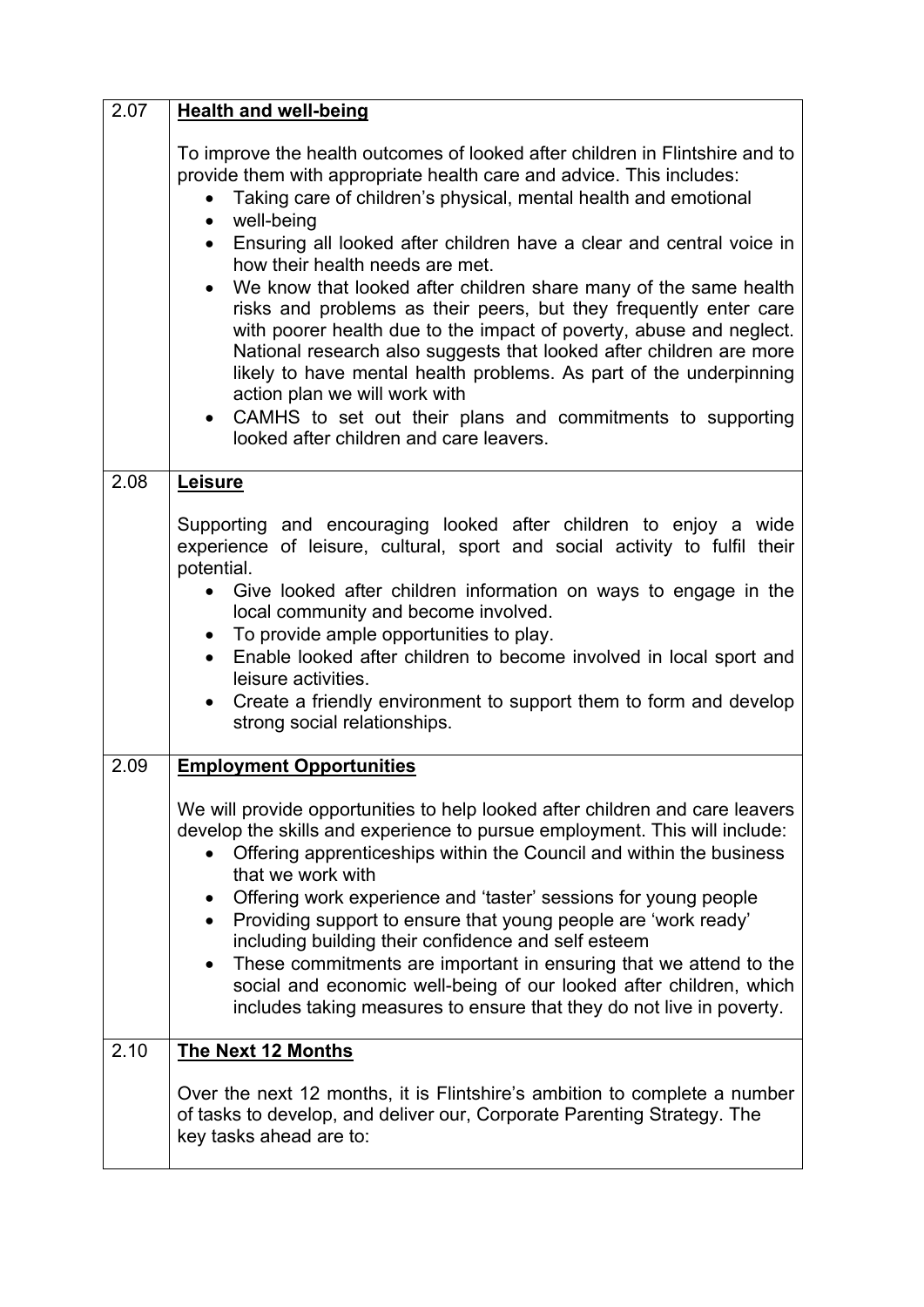| 2.11 | <b>Publish the Corporate Parenting Strategy and Action Plan</b>                                                                                                                                                                                                                                                                                                                                                                                                                                                                                   |
|------|---------------------------------------------------------------------------------------------------------------------------------------------------------------------------------------------------------------------------------------------------------------------------------------------------------------------------------------------------------------------------------------------------------------------------------------------------------------------------------------------------------------------------------------------------|
|      | This strategy has been created in conjunction with the views of the looked<br>after population as well as Elected Members. The strategy will be in place<br>for at least the next 5 years to ensure consistency and giving a<br>manageable timeframe to make a positive difference for looked after<br>children and care leavers. The strategy can be seen in the attached<br>documents                                                                                                                                                           |
|      | It will also serve to further recognise the responsibility that elected<br>members and Flintshire staff have in supporting looked after children.                                                                                                                                                                                                                                                                                                                                                                                                 |
|      | The Strategy will be made available to all members of staff across the<br>council, looked after children, care leavers and foster carers.                                                                                                                                                                                                                                                                                                                                                                                                         |
| 2.12 | Develop a strategy for the engagement and participation of the<br>looked after population                                                                                                                                                                                                                                                                                                                                                                                                                                                         |
|      | This strategy will be closely linked to the Corporate Parenting Strategy and<br>will lay the foundations for Flintshire's aims to engage with the looked after<br>population. This work will be closely supported by Flintshire's Participation<br>Officer to ensure that we are able to best capture the views of our looked<br>after children and to develop feedback mechanisms to reflect that their<br>voice is valued.                                                                                                                      |
| 2.13 | <b>Review of existing Participation Forums</b>                                                                                                                                                                                                                                                                                                                                                                                                                                                                                                    |
|      | It is paramount that the voice of the children is at the heart of what we do,<br>and we need to continuously ensure that we listen to, hear, and act on<br>what children and young people are telling us.                                                                                                                                                                                                                                                                                                                                         |
| 2.14 | Flintshire has a well-established Participation Forum that provides an<br>important opportunity for looked after children and care leavers to meet<br>together, to share experiences, and speak out with a group voice about<br>their care and aspirations.                                                                                                                                                                                                                                                                                       |
| 2.15 | A review of the Participation Forums will take place to ensure that we are<br>working in a way that meets the needs of children and young people, and<br>that our approach provides a range of ways that are effective in enabling a<br>voice for all looked after children. The review will be in conjunction with<br>looked after children currently engaging in the group as well as their Foster<br>Carers and Social Workers.                                                                                                                |
| 2.16 | <b>Review of the Children's Services Forum</b>                                                                                                                                                                                                                                                                                                                                                                                                                                                                                                    |
|      | Flintshire has a well-established Children's Services Forum, with strong<br>links to the Participation Forums. A review of the Children's Services<br>Forum will complement the review of Participation Forums as the two<br>approaches are inter-dependent. This approach will ensure that the<br>Children's Services Forum is well placed to maintain its effectiveness in<br>listening to the experiences and views of looked after children and holding<br>agencies<br>accountable<br>for<br>their<br>responsibilities,<br>commitments<br>and |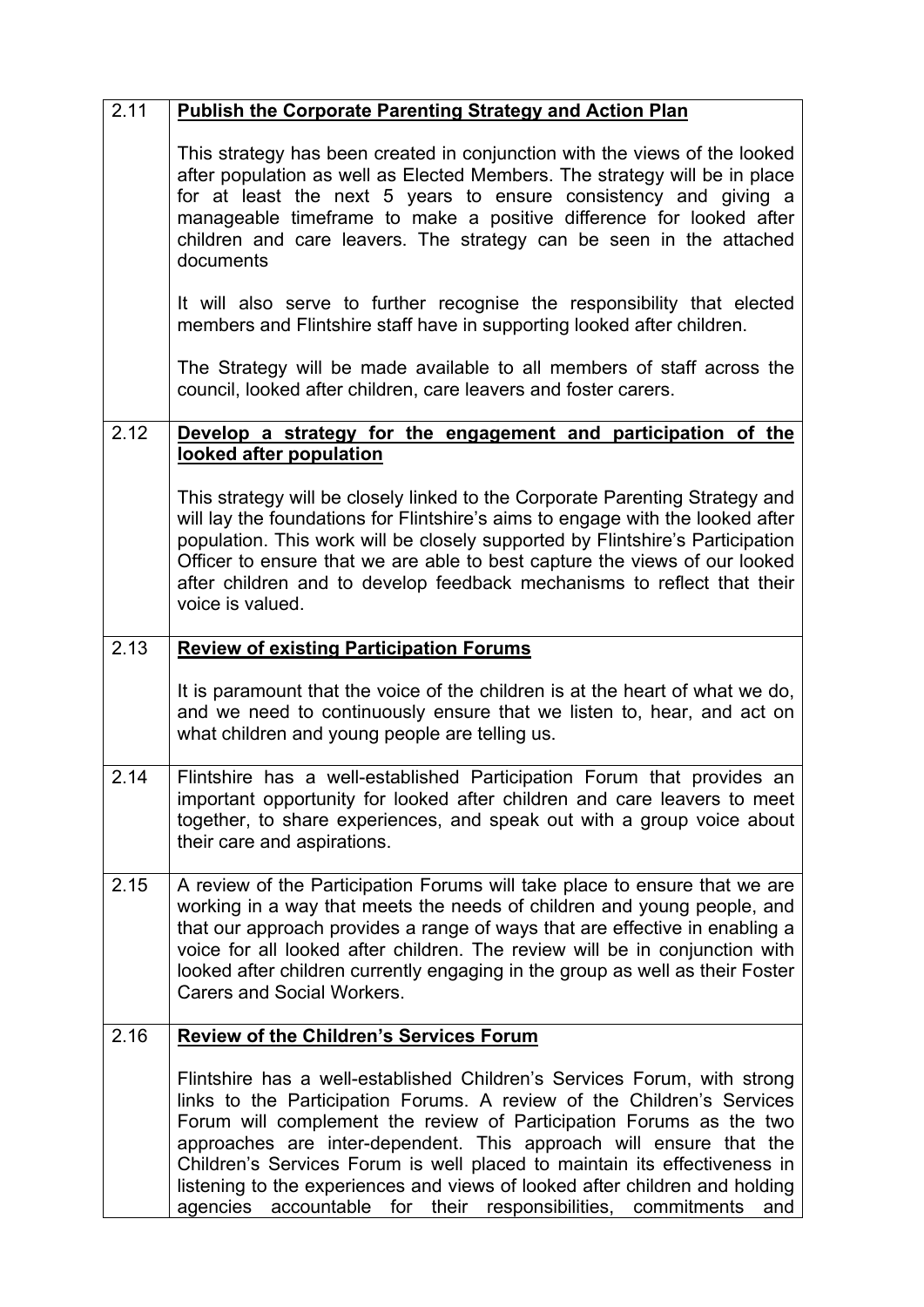|      | approaches in supporting looked after children and care leavers.                                                                                                                                                                                                                                                                                                                                                                                                                                                                                                                                                   |
|------|--------------------------------------------------------------------------------------------------------------------------------------------------------------------------------------------------------------------------------------------------------------------------------------------------------------------------------------------------------------------------------------------------------------------------------------------------------------------------------------------------------------------------------------------------------------------------------------------------------------------|
| 2.17 | <b>Participation Officer</b>                                                                                                                                                                                                                                                                                                                                                                                                                                                                                                                                                                                       |
|      | Flintshire has recently recruited a new Participation Officer, Laura Wright,<br>who is acting as a bridging professional between the Children's Services<br>Forum and the Participation Group. The officer currently organises and<br>chairs the participation group and supports children to attend the<br>Children's Services Forum. This role is essential in supporting our children<br>to have a clear voice in how they are supported in Flintshire. The officer<br>will have a central role in reviewing the existing participation Forums and<br>supporting in the formulation of the engagement strategy. |
| 2.18 | <b>Review of Pride of Flintshire</b>                                                                                                                                                                                                                                                                                                                                                                                                                                                                                                                                                                               |
|      | Pride of Flintshire is a highlight in the calendar for Flintshire's looked after<br>population. The event has proven to be a great success for Flintshire in<br>recognising the achievements of looked after children in Flintshire and<br>their carers. It is vital that this event continues to be adaptable and is able<br>to evolve and grow to continue reflecting the desires of the looked after<br>population, and how they wish to be recognised.                                                                                                                                                         |
| 2.19 | <b>Links with services</b>                                                                                                                                                                                                                                                                                                                                                                                                                                                                                                                                                                                         |
|      | Greater links with Statutory and Third Sector Partners is vital for involving<br>looked after children in community based initiatives. This will ensure that<br>looked after children have a number of opportunities to become a part of<br>their local community. These links can be built up through the participation<br>officer as well as being the responsibility of the corporate parent to<br>advocate for looked after children's rights to engage in leisure and<br>community activities.                                                                                                                |
| 2.20 | <b>Flintshire Corporate Parenting Strategy 2018-2023</b>                                                                                                                                                                                                                                                                                                                                                                                                                                                                                                                                                           |
|      | The proposed final version of the document has been designed in<br>conjunction with the Double Click design and print services. The document<br>is in an easily accessible format and is designed to be appealing for<br>children and young people. It is both English and Welsh. A limited number<br>of copies of the document will be printed so that hard copies can be given<br>out if requested. The document will be made available online for ease of<br>access.                                                                                                                                            |

| 3.00 | <b>RESOURCE IMPLICATIONS</b>                                                                                                                                                                                 |
|------|--------------------------------------------------------------------------------------------------------------------------------------------------------------------------------------------------------------|
| 3.01 | Corporate Parenting is a core responsibility of everybody who works for<br>the Local Authority. Delivering the commitments contained within the<br>report are within existing human and financial resources. |
| 3.02 | Resources will be used to design and print the strategy in a limit number of<br>copies, using local social enterprise.                                                                                       |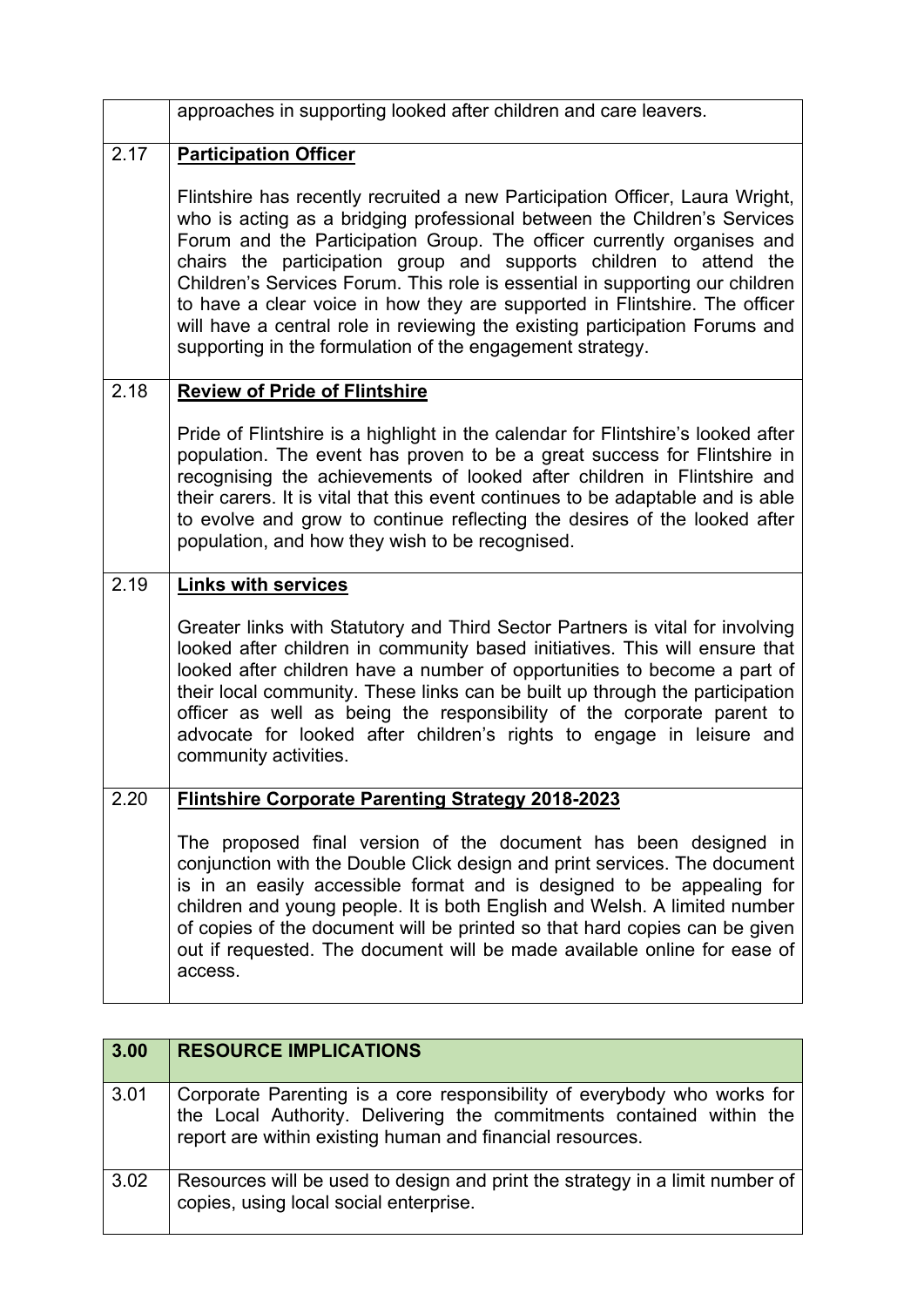| 4.00 | <b>CONSULTATIONS REQUIRED / CARRIED OUT</b>                                                                                                                                                                                                                                                    |
|------|------------------------------------------------------------------------------------------------------------------------------------------------------------------------------------------------------------------------------------------------------------------------------------------------|
| 4.01 | The statements developed to initiate consultation on the Corporate<br>Parenting Strategy were developed on from the themes that emerged from<br>national work and engagement on Corporate Parenting, as well as the<br>issues that local children have raised.                                 |
| 4.02 | Consultation and engagement in developing these statements into a<br>Corporate Parenting Strategy, has taken place with looked after children in<br>Flintshire through our participation group, members of the Children's<br>Services Forum and Senior Managers of Flintshire Social Services. |
| 4.03 | The Children's Services Forum will have a specific role in overseeing the<br>Strategy and the delivery of the commitments.                                                                                                                                                                     |
| 4.04 | The underpinning action plan is currently being created in partnership with<br>Education and Health and consultation and engagement work in regards to<br>the actions will be take place with looked after children and care leavers.                                                          |

| 5.00 | <b>RISK MANAGEMENT</b>                                                       |
|------|------------------------------------------------------------------------------|
| 5.01 | There are no specific risks arising from this report and subsequent actions. |

| 6.00 | <b>APPENDICES</b>                                                |
|------|------------------------------------------------------------------|
| 6.01 | <b>Appendix 1 - Draft design of Corporate Parenting Strategy</b> |

| 7.00 | <b>LIST OF ACCESSIBLE BACKGROUND DOCUMENTS</b>            |                                                                       |
|------|-----------------------------------------------------------|-----------------------------------------------------------------------|
| 7.01 | None.<br><b>Contact Officer:</b><br>Telephone:<br>E-mail: | <b>Neil Ayling</b><br>01352 702500<br>Neil.J.Ayling@flintshire.gov.uk |

| 7.00 | <b>GLOSSARY OF TERMS</b>                                                                                                                                                                                                                                                                                                                                                                                                                                        |
|------|-----------------------------------------------------------------------------------------------------------------------------------------------------------------------------------------------------------------------------------------------------------------------------------------------------------------------------------------------------------------------------------------------------------------------------------------------------------------|
| 7.01 | <b>Care Leaver:</b> Any adult who spent time in care as a child (i.e. under the<br>age of 18). This care would have been approved by the state through a<br>court order or on a voluntary basis. Such care could be in foster care,<br>residential care (mainly children's homes) or other arrangements outside<br>the immediate or extended family. The care could have been provided<br>directly by the state (mainly through local authority social services |